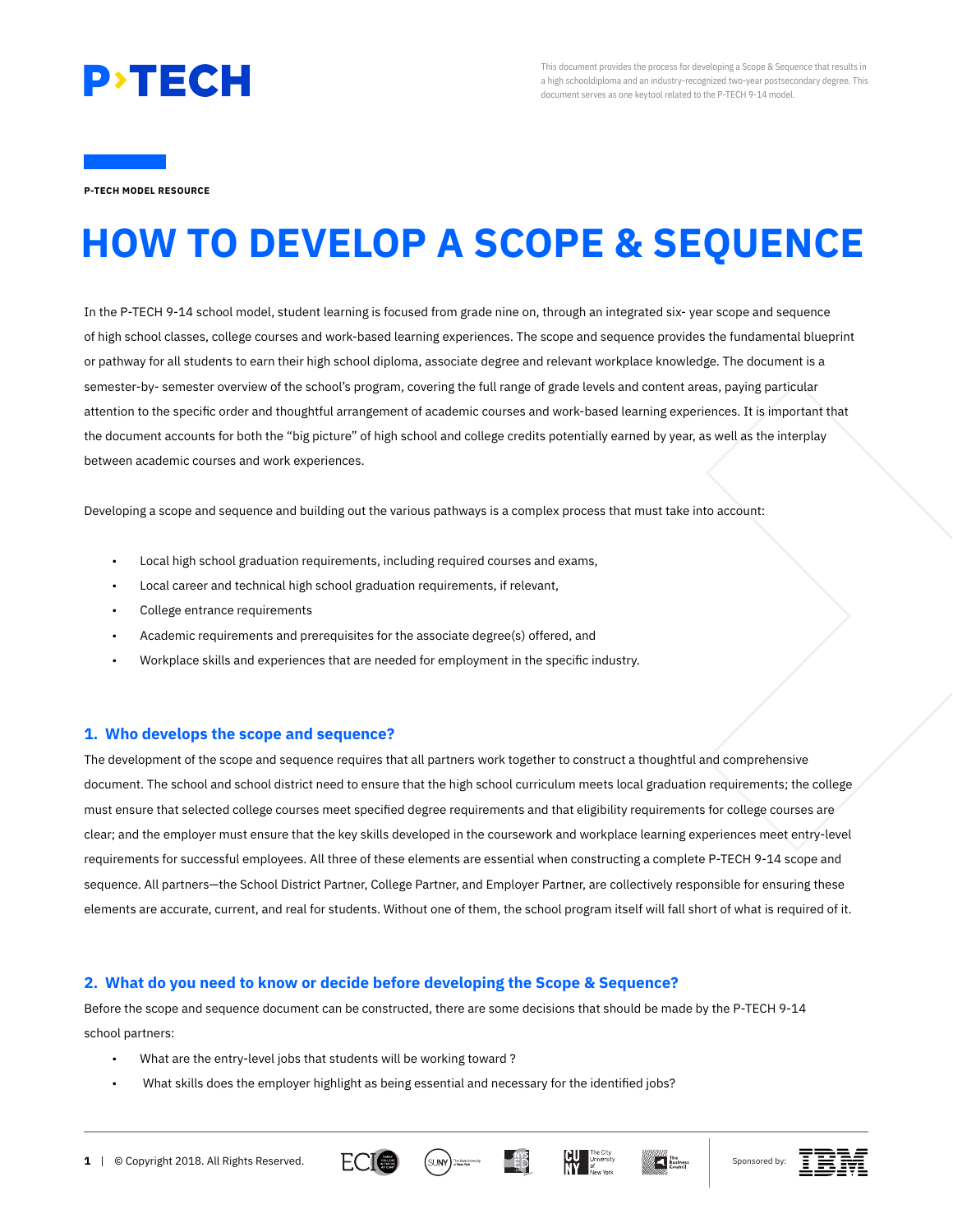

*(continued...)*

- Which associate degree(s), as identified by the college partner, best align with the skills map?
- What are the number and length of internships that will be required of the students to be "first in line" for jobs with the employer?
- What are the eligibility standards for beginning college level coursework? Are there other factors that the group sees as important in students being 'college ready'? What does it mean to be ready to be successful in a particular college course or strand of courses?
- What are the eligibility standards for internships or other workplace activities? How will students demonstrate their readiness? What does it mean to be ready to be successful in a professional setting?

An example of the type of information needed prior to developing a Scope & Sequence for a school focused on the media & design industry is included in the following table:

| <b>Entry-Level Jobs</b>           | • Graphic Designer<br><b>Marketing Assistant</b><br>٠                                                                                                                                                                                                                                                                                                                          |  |  |
|-----------------------------------|--------------------------------------------------------------------------------------------------------------------------------------------------------------------------------------------------------------------------------------------------------------------------------------------------------------------------------------------------------------------------------|--|--|
| <b>Essential Workplace Skills</b> | Creativity<br>٠<br>Knowledge of design concepts, including use of color, etc.<br>$\bullet$<br>Ability to use Photoshop, Illustrator, and other digital design<br>$\bullet$<br>applications<br>Ability to communicate with clients<br>$\bullet$<br>Project management<br>$\bullet$<br>Problem solving<br>$\bullet$<br>Critical thinking<br>$\bullet$<br>Leadership<br>$\bullet$ |  |  |
| Associate degrees                 | • Associate of Applied Science (AAS) in Multimedia<br>Programming<br>Associate of Arts (AA) in Communication Studies<br>$\bullet$                                                                                                                                                                                                                                              |  |  |
| Internships                       | One six week internship<br>$\bullet$<br>Three month capstone internship<br>٠                                                                                                                                                                                                                                                                                                   |  |  |

# **3. What is the process for developing the first draft of the Scope & Sequence?**

In constructing the first draft of the scope and sequence, begin by gathering the following components

- List all the courses required to graduate from high school, including courses that are part of the career and technical sequence.
- List all the courses required for the desired associate degree(s) and collect the course syllabi.
- Note all the entry requirements and/or prerequisites for the college courses (e.g. scoring above a 75on the New York State English Regents exam, having a high school grade in the subject area above 2.5, etc.)









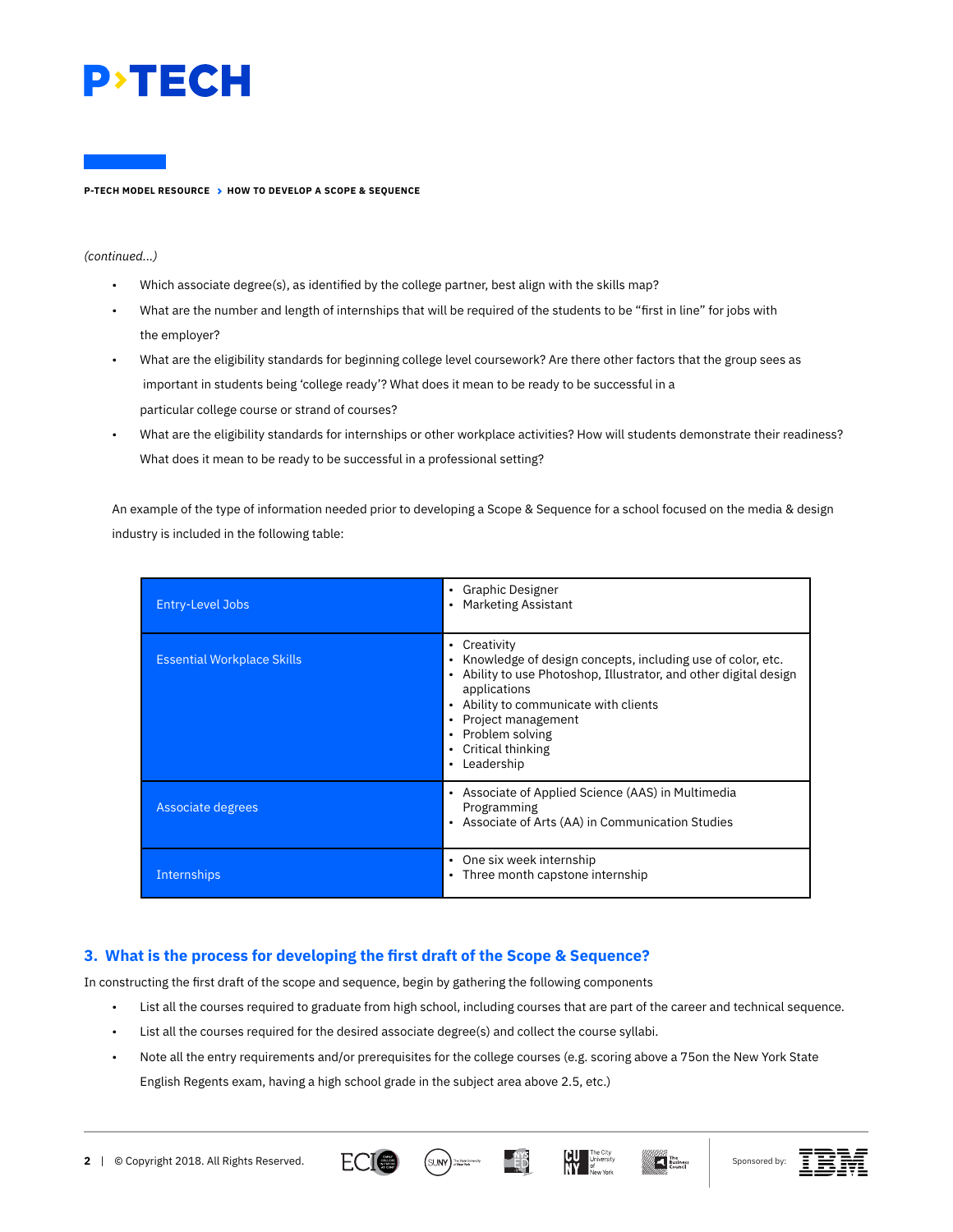

#### *(continued...)*

- List all the internship/apprenticeship experiences.
- Outline the areas where each system may have flexibility (i.e., whether biology or earth science is taught first within the high school course sequence) and where flexibility is limited or non-existent (i.e., colleges may or may not have the ability to change prerequisites for specific college courses).

The next step is to place courses and experiences in each semester over the course of the six years. The entire Scope & Sequence should be designed with the goal that the vast majority of students in a given grade level will take all the courses outlined. For example, if the plan includes a college level math course in 11th grade, the school should ensure that the majority of students in the school are able to meet the prerequisites for that course by the end of 10th grade. While schools need to be prepared for the fact that some students may be truly advanced and others may struggle with some subjects, the majority of the students will be better served by keeping them together academically.

## **Sequencing the high school courses**

High school courses should be mapped first onto the first four years so that it is easy to see where the requirements traditionally lie. State exams, where relevant, should also be identified and placed appropriately. Career and technical requirements for high school programs, where relevant, should also be mapped. Bear in mind the local requirements for "seat time" per high school credit, traditional length of class periods, use of summers, etc. Be prepared to adjust these as needed.

## **Focus on the 9th grade year**

The first year students are in the program provides the best opportunity to assess, support and academically norm students to the program. That said, the 9th grade year should be programmed to provide as many academic and social supports as possible, which may include use of extended learning time, tutoring, enrichment, block programming, supports for English Language learners and special education students, and/or reduced content area load focused on deep conceptual work in English and mathematics. Thoughtful planning and execution of this year will allow the greatest number of students to progress through the planned six-year Scope & Sequence.

## **Sequencing the college courses**

Planning backward from Year 6, or degree completion, map the college courses onto the six years on top of the high school courses. Since many college degree programs have a required sequence for their core courses, students will likely follow that basic sequence with some adjustments to accommodate the students' needs. The Scope & Sequence Planning Committee should pay attention to the supports and expectations built into the college sequence, for example paired or concurrent courses and prerequisites.









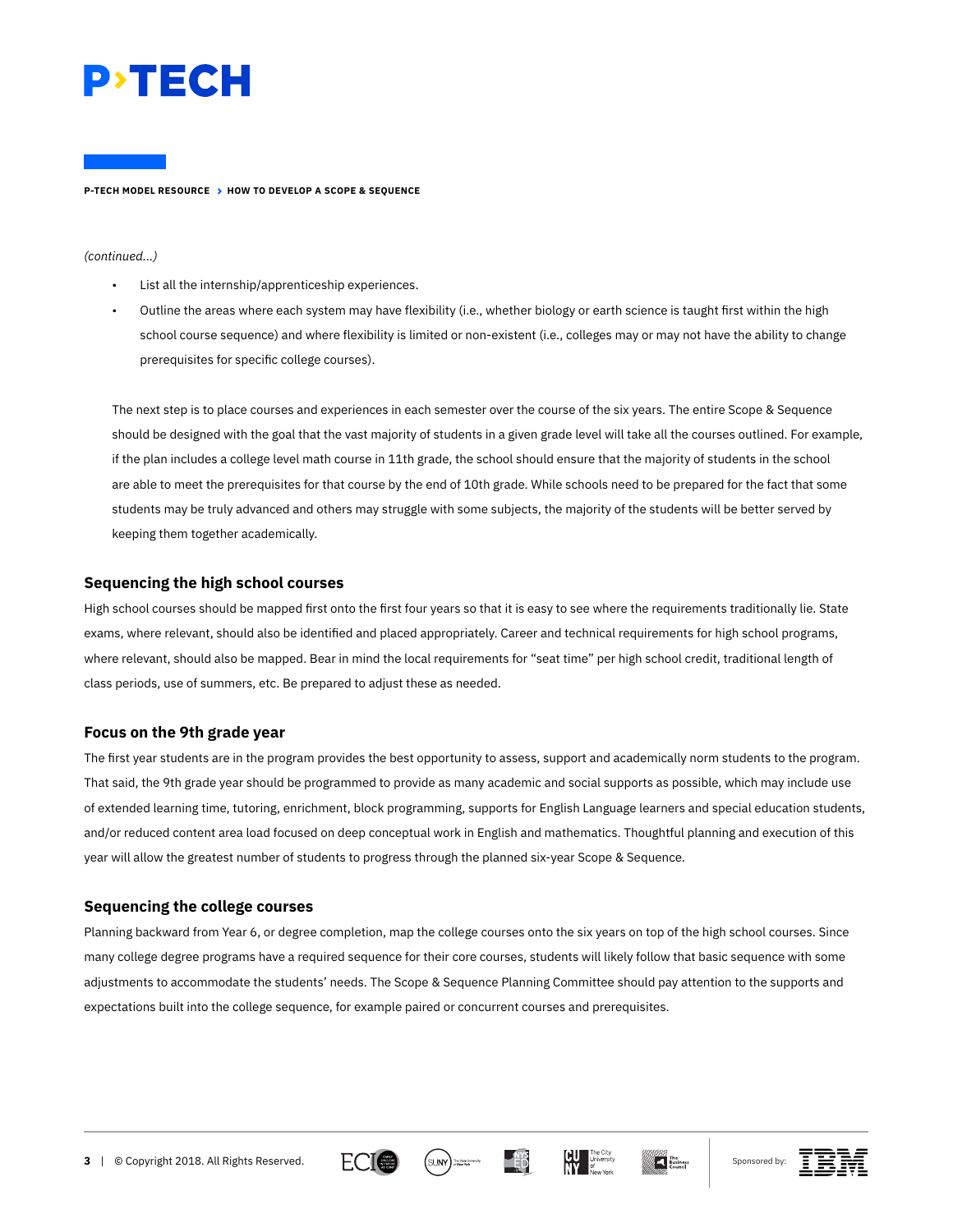

#### *(continued...)*

lanning Committee should pay attention to the supports and expectations built into the college sequence, for example paired or concurrent courses and prerequisites. Look for opportunities to offer dual credit, e.g., replacing a high school class with a similar college class. All high school coursework should lead to success in the college coursework, so the sequence should make academic sense. Degree programs vary in the amount of flexibility they provide students in selecting courses. Some programs may provide many options to satisfy requirements while others provide few. This will be an area to negotiate and collaborate. All college courses should be chosen for their optimal academic value, e.g., they must either fulfill a degree requirement and/or be highly transferable to other institutions, including four-year colleges.

## **The First College Course**

The first college course in the Scope & Sequence is an important milestone for students. One of the goals of the first course is to help students understand how college courses differ from high school courses, and to give them the confidence that they will be able to succeed in more advanced courses as they proceed through the program. Many programs will offer the first college credit course in the 10th grade. This course should be carefully selected with the goal that as many 10th grade students as possible will qualify to take it. P-TECH 9-14 MODEL TOOLSome examples include: Public Speaking, Health, Studio Arts, and/or entry-level technology courses. The first college course should be structured as a cohort course (meaning that it is comprised entirely of high school students), and will likely be offered in the high school setting.

#### **Offering More Than One College Degree**

If more than one associate degree is offered, effort should be made to give students equal exposure to courses in the departments representing each of the associate degrees selected. This will provide a 'common trunk' of college courses before students decide which 'branch' or degree to pursue. If your program chooses to offer two degrees, you will be designing two Scope & Sequences with a common core of courses. It should be noted that sometimes college courses are offered in the summer, so this can be considered when constructing the Scope & Sequence.

#### **Prerequisites and remediation**

It is important to pay attention to prerequisites for courses and internships so that students will be adequately prepared. However, remedial or developmental college courses should not be included in the Scope & Sequence. These are courses that are offered at many community colleges to help students meet college proficiency standards. The academic program at the school should be structured so that the high school courses prepare students to meet college ready benchmarks. In addition, all courses offered in the Scope & Sequence should contribute to students' ability to matriculate with the degree, which remedial courses often do not do.











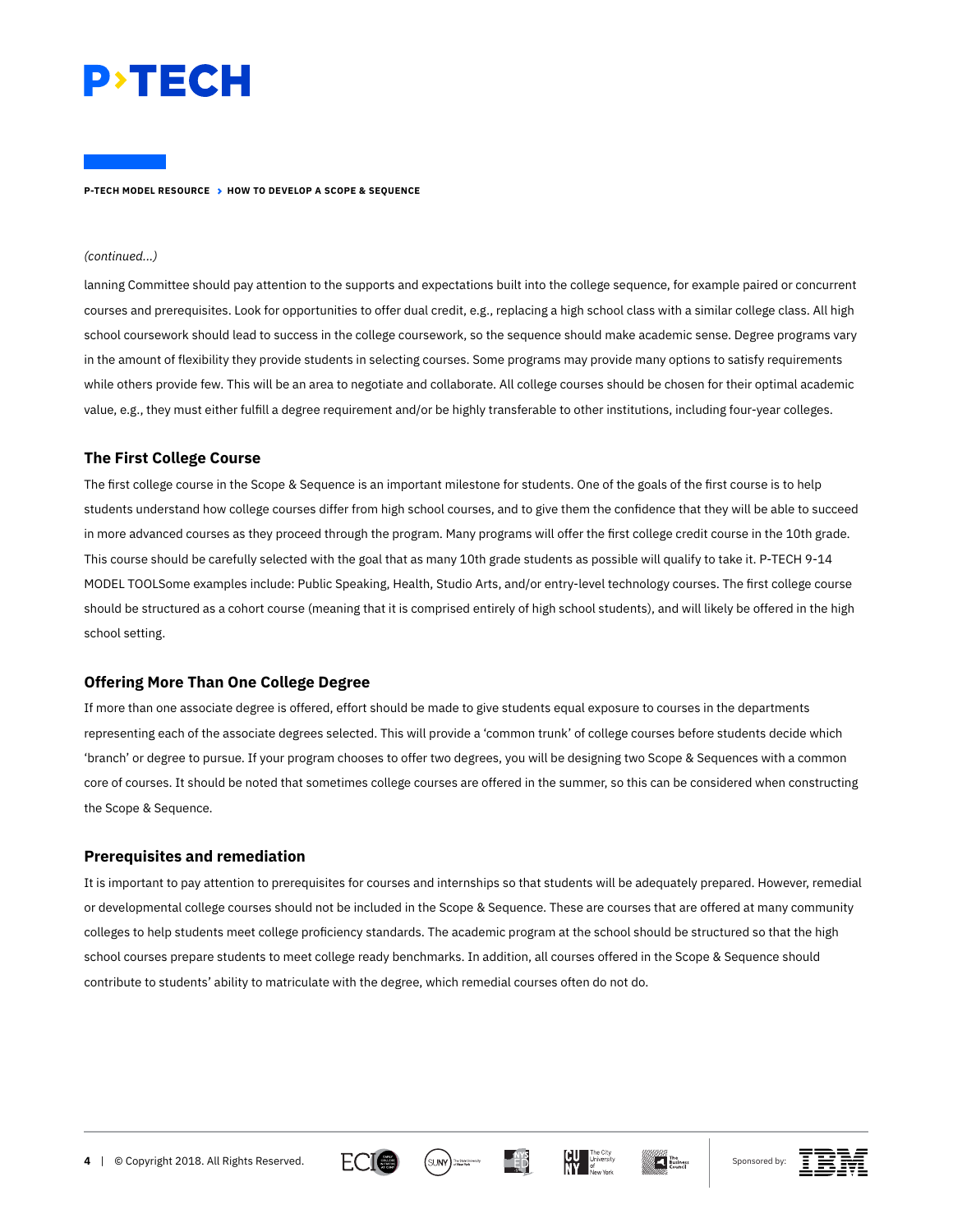

#### *(continued...)*

#### **Sequencing the Workplace Learning Sequence**

Along with the academic courses taken each year, the Scope & Sequence will also include a Workplace Learning sequence. The partners need to decide how Workplace Learning will be assessed and then map backwards from the final culminating assessment. Each year should have a final assessment that determines whether a student is demonstrating a combined knowledge in both their coursework and workplace experiences. The coursework and workplace learning experiences should complement each other, which are mapped out via the scope and sequence.

# **Questions to consider while developing the first draft:**

How can college prerequisites be built into the high school course sequence? See also the "How to Ensure Curriculum Alignment at a P-TECH 9-14 School" tool.

- Which courses can satisfy both high school and college requirements? Which courses can provide dual credit?
- What academic policies for taking college courses will need to be in place, in addition to established college policies?
- How soon must a student choose a major? Will students have had equal exposure to each degree program's area of study by the time he or she needs to decide? How can the college departments work together to ensure that students have been exposed to each choice?

# **4. Visualizing the Scope & Sequence**

It is helpful to use chart paper or white boards to visualize the scope and sequence throughout its development. The team can use postit notes to denote specific courses/activities. These post-its can be easily moved from one year to the next as the team discusses the appropriate sequence. Use colors and symbols to identify important features (e.g., high school versus college courses, 'common trunk' college courses). The chart below is an example of the way that visualizing the program can be helpful to the planning group. A complete Scope & Sequence is included as an additional resource.











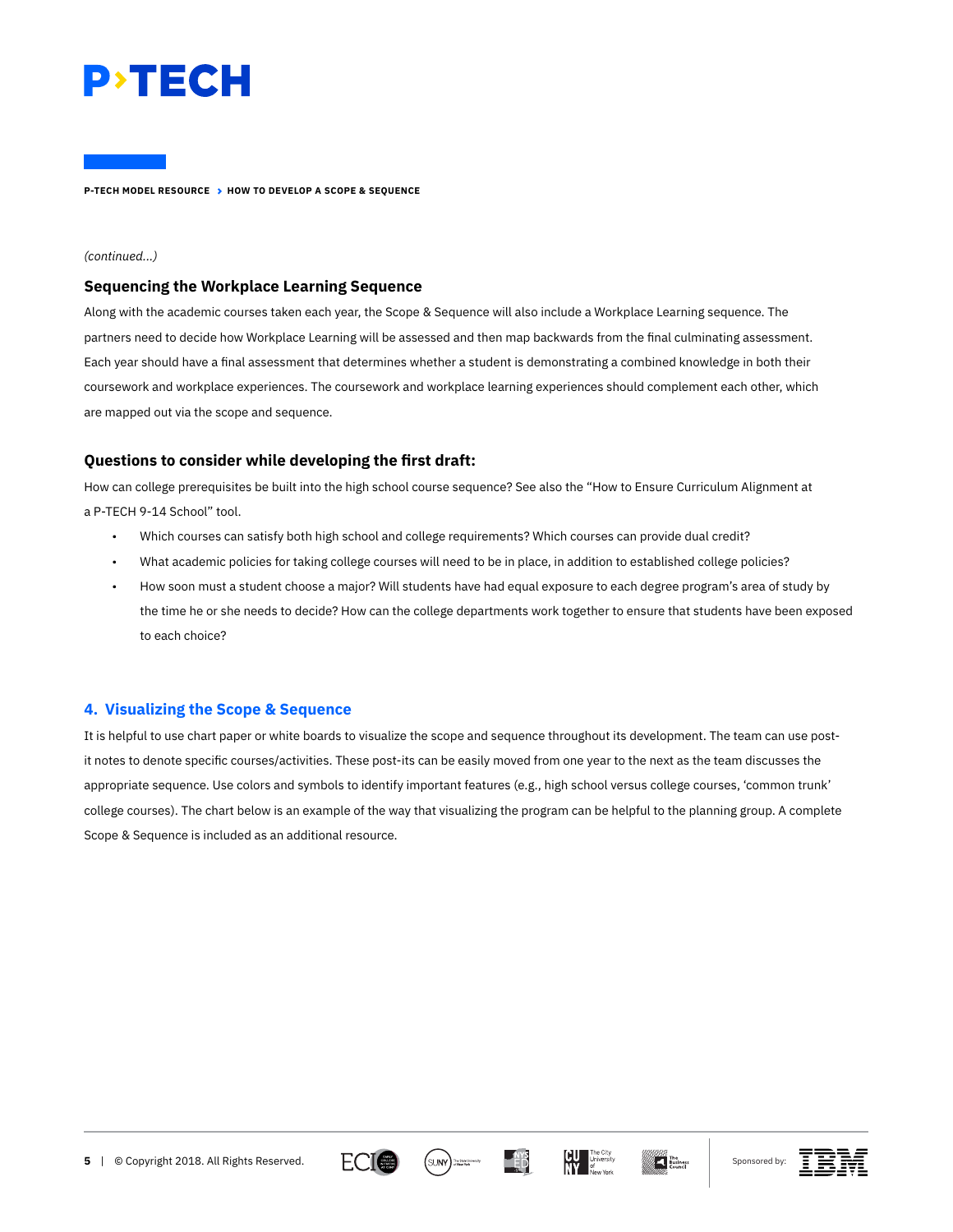

*(continued...)*

| <b>GRADE 9-14</b>            | 9TH     | 10TH     | 11TH        | 12TH         | 13TH     | 14TH       |
|------------------------------|---------|----------|-------------|--------------|----------|------------|
|                              |         |          |             |              |          |            |
| ENGLISH                      |         |          |             |              |          |            |
| <b>MATH</b>                  | Algebra | Geometry | Trig/Alg. 2 | Pre-Calculus | Calculus | Calculus 2 |
| <b>SCIENCE</b>               |         |          |             |              |          |            |
| <b>HISTORY</b>               |         |          |             |              |          |            |
| <b>WORKPLACE</b><br>LEARNING |         |          |             |              |          |            |
| <b>TECHNOLOGY</b>            |         |          |             |              |          |            |
| <b>ARTS</b>                  |         |          |             |              |          |            |

# **Horizontal Alignment**

The goal of the Scope & Sequence is to create a seamless academic sequence for students through the program. After the initial map is created that includes both high school and college degree coursework, the next step is to examine each content area strand horizontally (across the six years) to ensure that the high school coursework and college courses together form a logical and supported academic sequence. For example, an English sequence would include all of the necessary content to bridge successfully into the first college English course and beyond.

# **Vertical Alignment**

This refers to the "load" students bear per semester and year in the sequence, as well as the holistic "feel" of the combination of courses and experiences per year. Each year should consider how many courses (both high school and college) it is reasonable to expect students to take and be successful, time for academic supports and extracurricular activities, as well as the fundamental skills students are building that year as they move to the next. When planning, it is important to imagine being a student in the program to anticipate what students should be learning and experiencing.









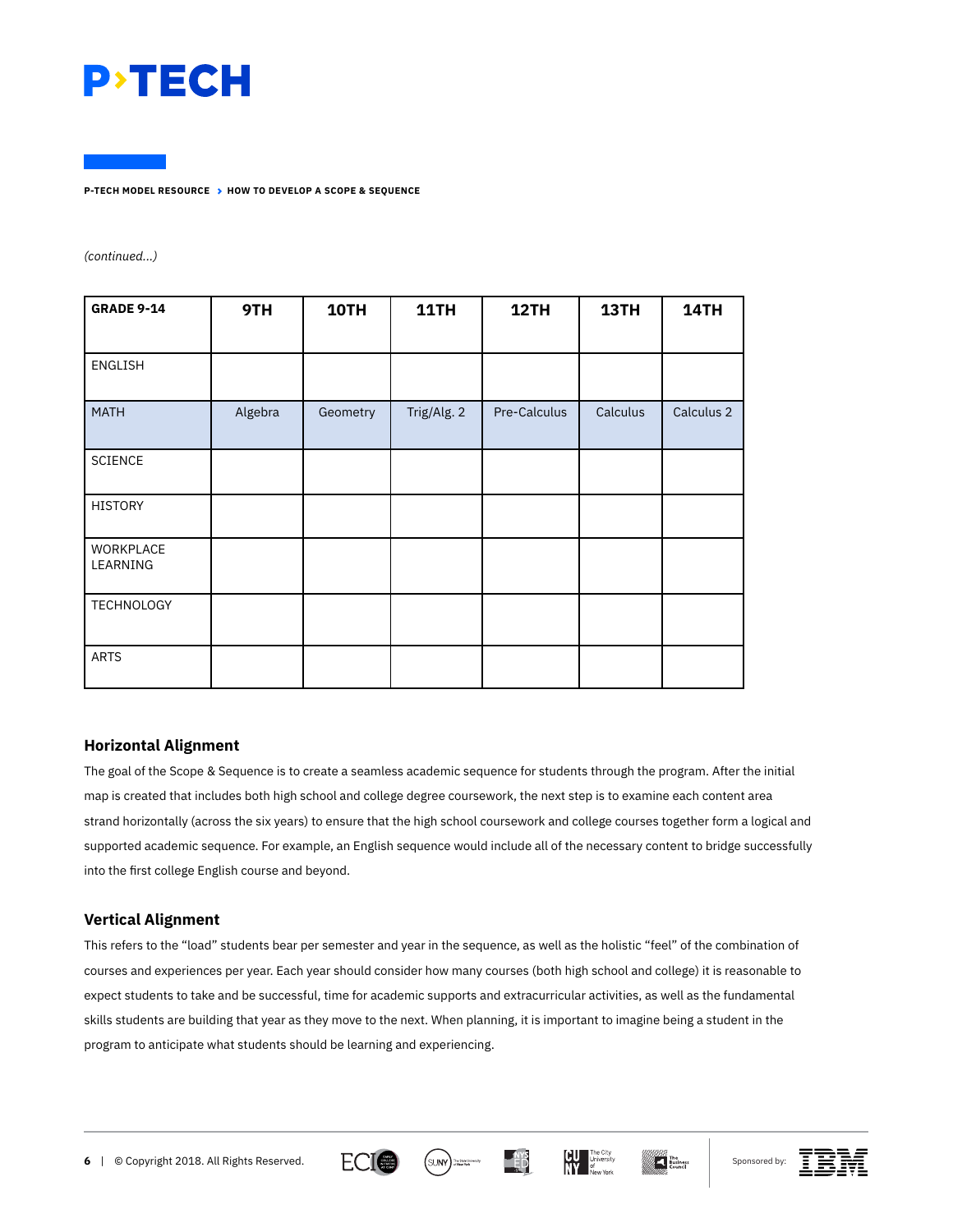

#### *(continued...)*

## **Creating a plan to support the logistics of the program.**

Due to the nature of the P-TECH 9-14 model, students and staff will likely need to travel between different settings. Once an initial draft of the Scope & Sequence has been developed, the planning team should consider the following questions:

- Which courses should be taken at the college and which at the high school?
- How convenient is travel between the campuses, and when are students mature enough to travel on their own? Note, this may dictate when those courses can be in the Scope & Sequence if the younger students cannot get to the college campus.
- Which college courses require special equipment or facilities that are not available at the high school?
- Who will teach these courses? High school teachers who have adjunct status, or professors from the college?

# **5. Factors to Consider as the Scope & Sequence is Refined**

## **Crucial decision points for students in the Scope & Sequence**

The Scope & Sequence document needs to include a summary of high school and college credits earned every year so that students and families understand where the important transitions and decision points are throughout the 6-year experience. Those decision points include when a student:

- Chooses a college degree pathway (if more than one degree is offered),
- Continues her/his degree path OR graduates from the school with a high school diploma and a significant number of transferable college credits,
- Chooses to earn industry certifications, and
- Knows that she/he is prepared for the entry level position in the targeted field(s).

# **Addressing the Needs of Diverse Learners**

Because P-TECH 9-14 schools are designed to serve an unscreened population, students will enter the school with different levels of readiness, and not all students will be able to move at the same pace. The partners who develop the scope and sequence must foresee the needs of incoming students and provide sufficient time to master the content before moving on. Some students will need additional resources and supports to successfully complete both a high school diploma and an associate degree in six years. Efforts to bring students up to grade level should be front-loaded — especially in English and mathematics, as these skills provide the foundation for success in other courses. Other Scope & Sequence pathways should provide opportunities for students who are able to move more quickly through the content. These students may be able to complete the associate degree in fewer than six years, or may accumulate additional college credits.









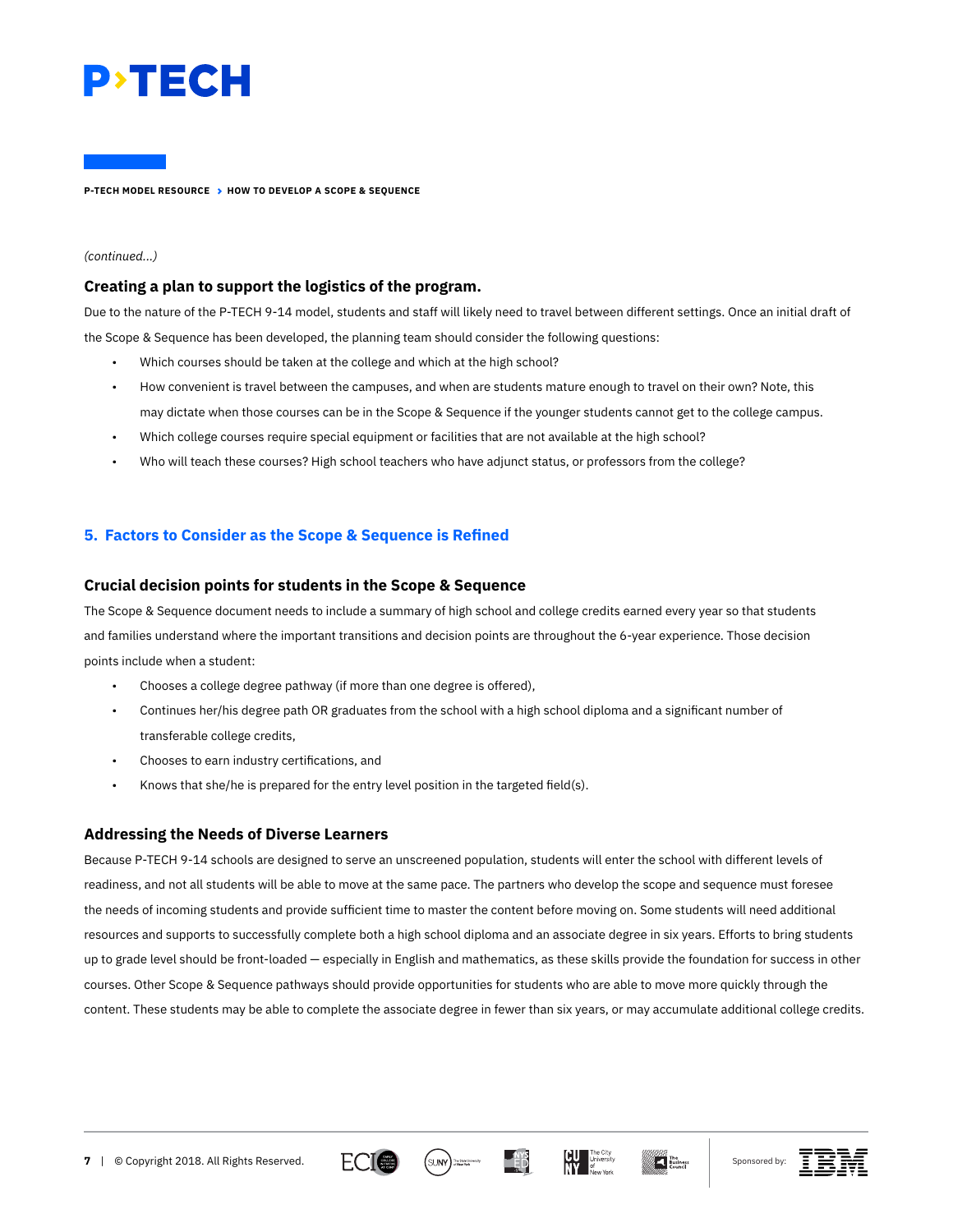

#### *(continued...)*

#### **Understanding "readiness" for College Courses and Work Experiences**

Understanding the relationship between college course eligibility and state high school assessments will be critical here. If your district does not require exams as part of earning a high school diploma, then the college's requirements will prevail and courses and assessments will need to be defined accordingly. If exams are part of the high school diploma, then it may be important to give them at nontraditional times to ensure students meet the college eligibility requirements. For example, if a high school content exam like English is usually administered to students at the end of the 11th grade, but students will need to have taken it before the 10th grade in order to take the first college course in the English sequence, the district must accommodate moving the exam to an earlier grade. This change has obvious implications for teaching and learning for students.

## **6. Who Needs to Approve the Scope & Sequence**

All partners should review and approve the Scope & Sequence, likely in the context of the Steering Committee. The school and school district need to ensure that the curriculum meets high school graduation requirements. The superintendent may need to review dual credit offerings and other curricular choices to confirm that it is aligned to district and state requirements. The college partner ensures that college courses meet specified degree requirements, as well as clarifies eligibility requirements for college courses. The college provost and/or college departments may need to approve when a particular course can be offered to high school students. The employer defines workplacelearning experiences throughout the program and ensures that internships will help students gain appropriate skills for entry-level jobs. While each partner has their individual responsibilities in approving the scope and sequence, it is important that they also have whole group discussions to ensure that all partners are in agreement and have a common understanding of the document.

## **7. Once the courses and workplace experiences are sequenced, what's next?**

Once the initial scope and sequence has been developed and approved, it can be used to plan additional elements of collaboration, including curriculum development, professional development, student supports, assessments and academic and other benchmarks, that will ensure that students move through the Scope & Sequence successfully.

#### **Curriculum Development:**

- High school and college faculty should work together to develop curriculum that is aligned throughout their content area sequence so that teachers and professors are always preparing students for the next step in the sequence of courses and workplace experiences.
- Teachers within the same grade level can develop cross-disciplinary projects that align to the core skill areas developed by industry.
- Industry professionals should work with teachers and professors to develop projects aligned with real world tasks









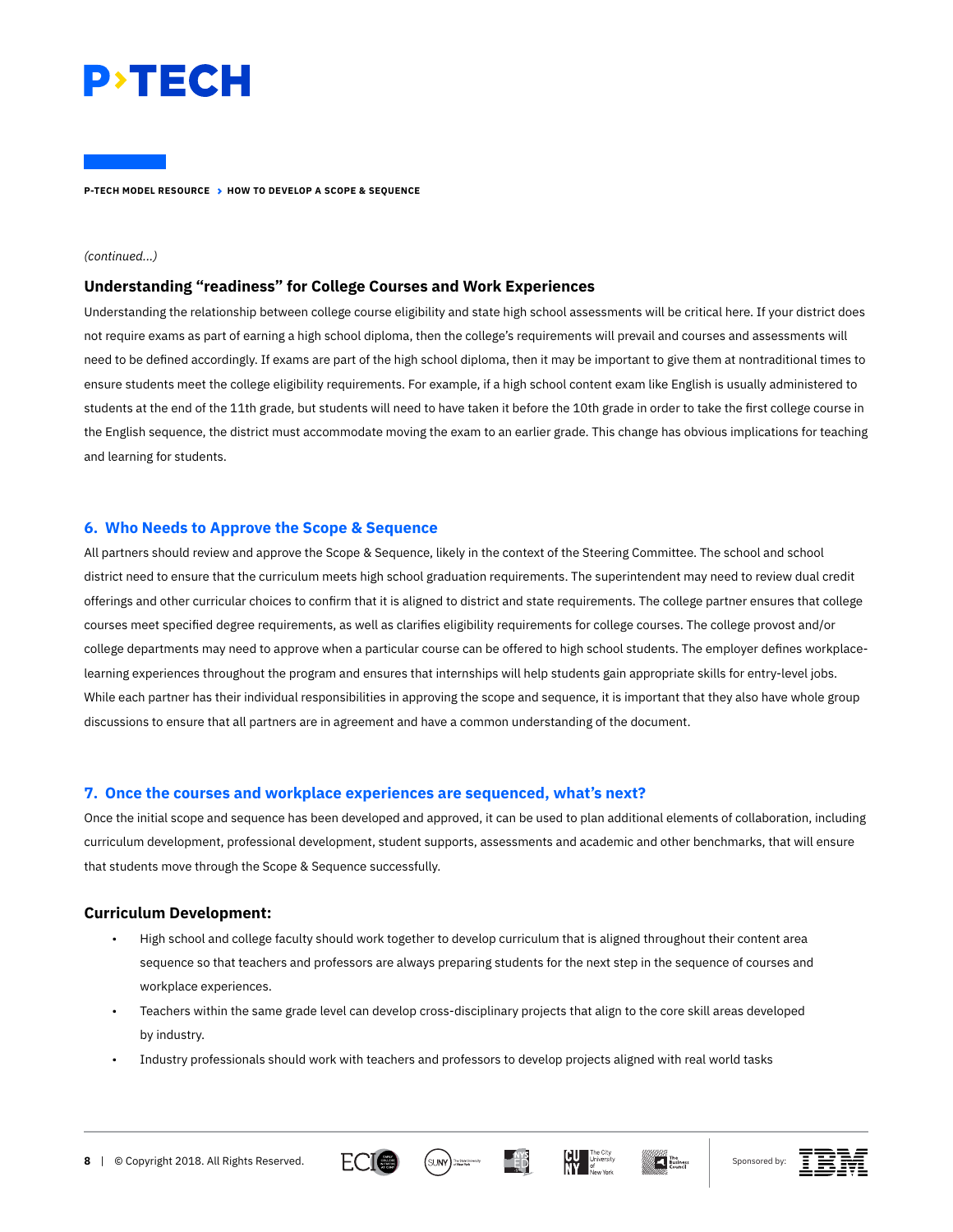

#### *(continued...)*

## **Professional Development:**

• High school faculty, college faculty and industry professionals can all learn about the norms and requirements of each partner's organization through site visits, discussions, and common learning experiences, leading to authentic curriculum for students.

# **Student Advising System**

The school, with input and support from the partners, should create an advising system for students that ensures that each student's academic and personal progress through the program is monitored, informed, and supported with appropriate interventions and checkpoints. Because the program is so multifaceted and students have many experiences to pull together, advisors must be particularly vigilant about tracking student progress and engagement, including student high school and college GPA and performance in internship settings. Families should be engaged and informed at all times.

# **Student Supports:**

- Partners should regularly review data from the school and identify successes, challenges, and strategies and mechanisms for support.
- Partners should work together to identify transition points that may be challenging for students, and then develop support plans to ensure greater success.
- Partners can identify expected challenges and regularly assess students to uncover new challenge faced by students in order to concentrate attention and resources to address needs.
- How often will high school faculty engage in monitoring student progress and reviewing student outcomes in college classes?
- How will high school faculty support students in college courses (e.g. tutoring, recitation sections)?

## **Assessments/Benchmarks:**

• High school teachers should work with all partners to identify appropriate assessments that can serve as milestones or benchmarks for student progress through the program.